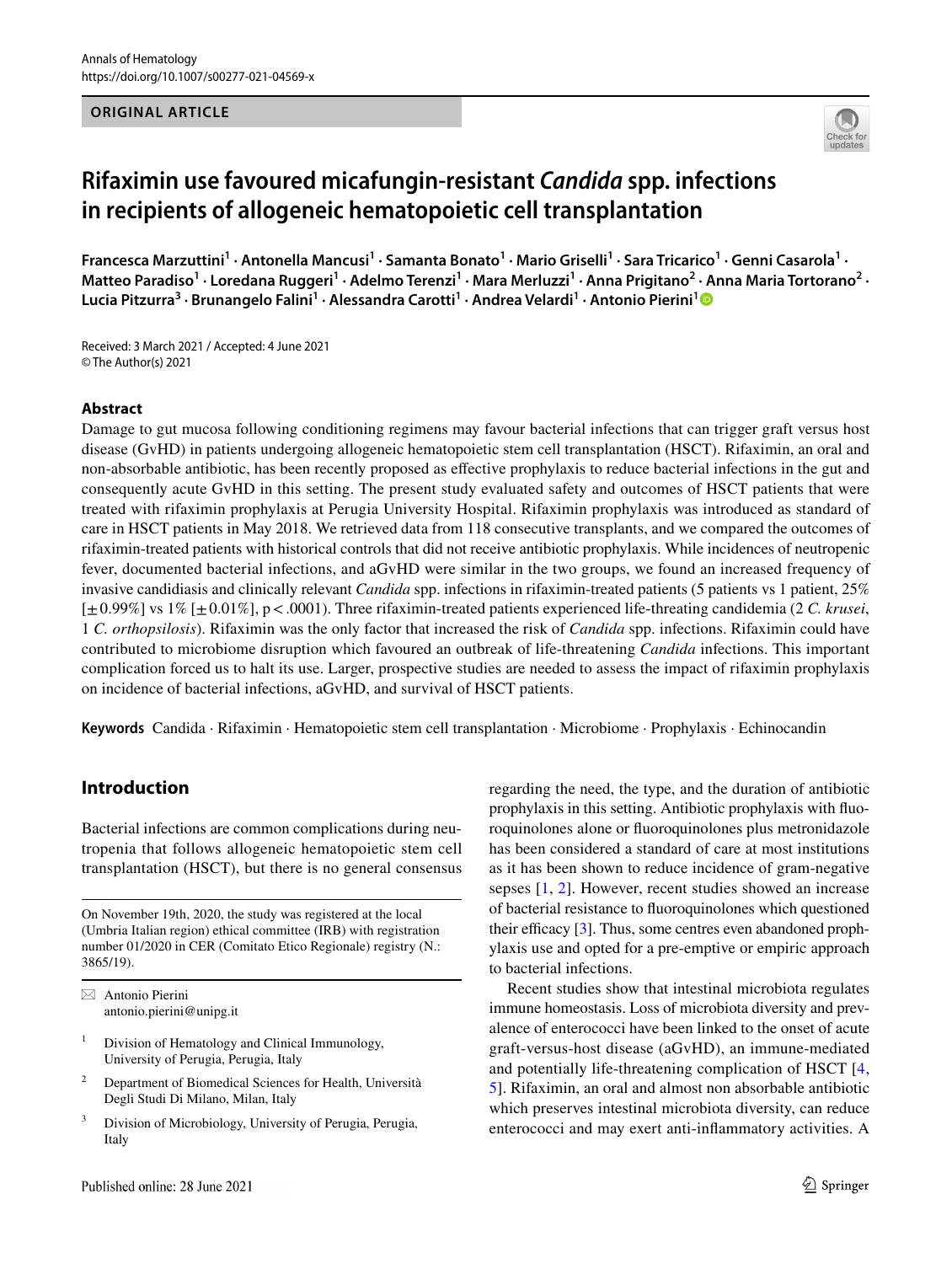single-centre retrospective study by Weber et al. suggested that antibiotic prophylaxis with rifaximin could reduce incidence of aGvHD and improve overall survival of transplanted patients if compared to fuoroquinolone plus metronidazole prophylaxis [[6\]](#page-5-5).

 Our group historically chose to avoid antibiotic prophylaxis for HSCT patients because of high prevalence of fuoroquinolone-resistant bacterial infections. Following the study by Weber et al., we recently changed this policy and introduced antibiotic prophylaxis with rifaximin to reduce such infections and, possibly, incidence of aGvHD. Here we report incidence of infections and outcomes of patients that received rifaximin prophylaxis at our institution.

# **Materials and methods**

#### **Ethics**

The study was conducted according to the revised Helsinki Declaration and was approved by Umbria Regional Hospital Institutional Review Board (IRB). Written informed consent was obtained from each patient.

#### **Demographics**

In this retrospective study, we compared outcomes of rifaximin-treated patients with historical controls at our

<span id="page-1-0"></span>**Table 1** Demographics of the patient population. *HLA*, human leukocyte antigen; *HSCT*, allogeneic hematopoietic stem cell transplantation; *L-AmB*, lyposomal amphotericin-B

institution. We analysed transplants performed from January 2016 to August 2019 at the University Hospital of Perugia.

We started rifaximin use in May 2018. Rifaximin 200 mg q12h was given from the beginning of the conditioning regimen to day + 20 post-transplant. Controls received no antibiotic prophylaxis. All patients without pre-HSCT fungal disease received micafungin 50 mg q24h as antifungal primary prophylaxis, while patients who experienced possible or probable fungal pneumonia before transplant received lyposomal amphotericin-B (L-AmB) 1–3 mg/kg q24h as secondary prophylaxis. Trimethoprimsulfamethoxazole 960 mg three times each week was used as prophylaxis for *P. jirovecii* pneumonia starting at day +50 after transplant.

We retrieved the following information for each patient: age, gender, underlying haematologic disease, type of graft (HLA-matched related HSCT, HLA-mismatched related, unrelated), intensity of the conditioning regimen, previous *Candida* spp. colonization, diagnosis of fungal pneumonia before HSCT, previous exposure to echinocandins, antifungal prophylaxis, and duration of micafungin prophylaxis (Table [1](#page-1-0)). We used the EORTC (European Organization for Research and Treatment of Cancer) criteria to defne invasive candidiasis [[7](#page-5-6)]. *Candida* spp. isolates that were considered worth of systemic antifungal treatment because they were associated to specifc clinical signs and/ or symptoms of disease have been defned as clinically

|                                                            | Rifaximin      | No prophylaxis | <i>p</i> value | All patients |
|------------------------------------------------------------|----------------|----------------|----------------|--------------|
| No of patients                                             | 21 (18%)       | 97 (82%)       |                | 118          |
| Age (median)                                               | 57             | 52             | .031           | 52.5         |
| Gender (male)                                              | 7(33%)         | 65 (67%)       | .004           | 72 (61%)     |
| Underlying hematologic disease                             |                |                | .68            |              |
| Myeloid                                                    | 12(57%)        | 60(62%)        |                | 72 (61%)     |
| Lymphoid                                                   | 9(43%)         | 37 (38%)       |                | 46 (39%)     |
| Type of graft                                              |                |                | .42            |              |
| HLA-matched related                                        | 3(14%)         | 20(21%)        |                | 23 (20%)     |
| HLA-mismatched related                                     | 18 (86%)       | 72 (74%)       |                | 90 (76%)     |
| Unrelated                                                  | $\overline{0}$ | 5(5%)          |                | 5(4%)        |
| Conditioning regimen                                       |                |                | .77            |              |
| Myeloablative                                              | 17(81%)        | 81 (84%)       |                | 98 (83%)     |
| Reduced-intensity or non-myeloablative                     | 4(19%)         | $16(16\%)$     |                | 20 (17%)     |
| Previous Candida spp. colonization                         | 8(38%)         | 40 (41%)       | .79            | 48 (41%)     |
| Fungal pneumonia before HSCT                               | 3(14%)         | 25 (26%)       | .26            | 28 (24%)     |
| Previous exposure to echinocandins                         | 3(14%)         | 9(9%)          | .49            | $12(10\%)$   |
| Antifungal prophylaxis                                     |                |                | .009           |              |
| Primary (with micafungin)                                  | 21 (100%)      | 72 (74%)       |                | 93 (79%)     |
| Secondary (with L-AmB)                                     | $\Omega$       | 25 (26%)       |                | 25(21%)      |
| Duration of micafungin prophylaxis<br>(median days, range) | $28(18-102)$   | $28(3-72)$     | .37            | $28(3-102)$  |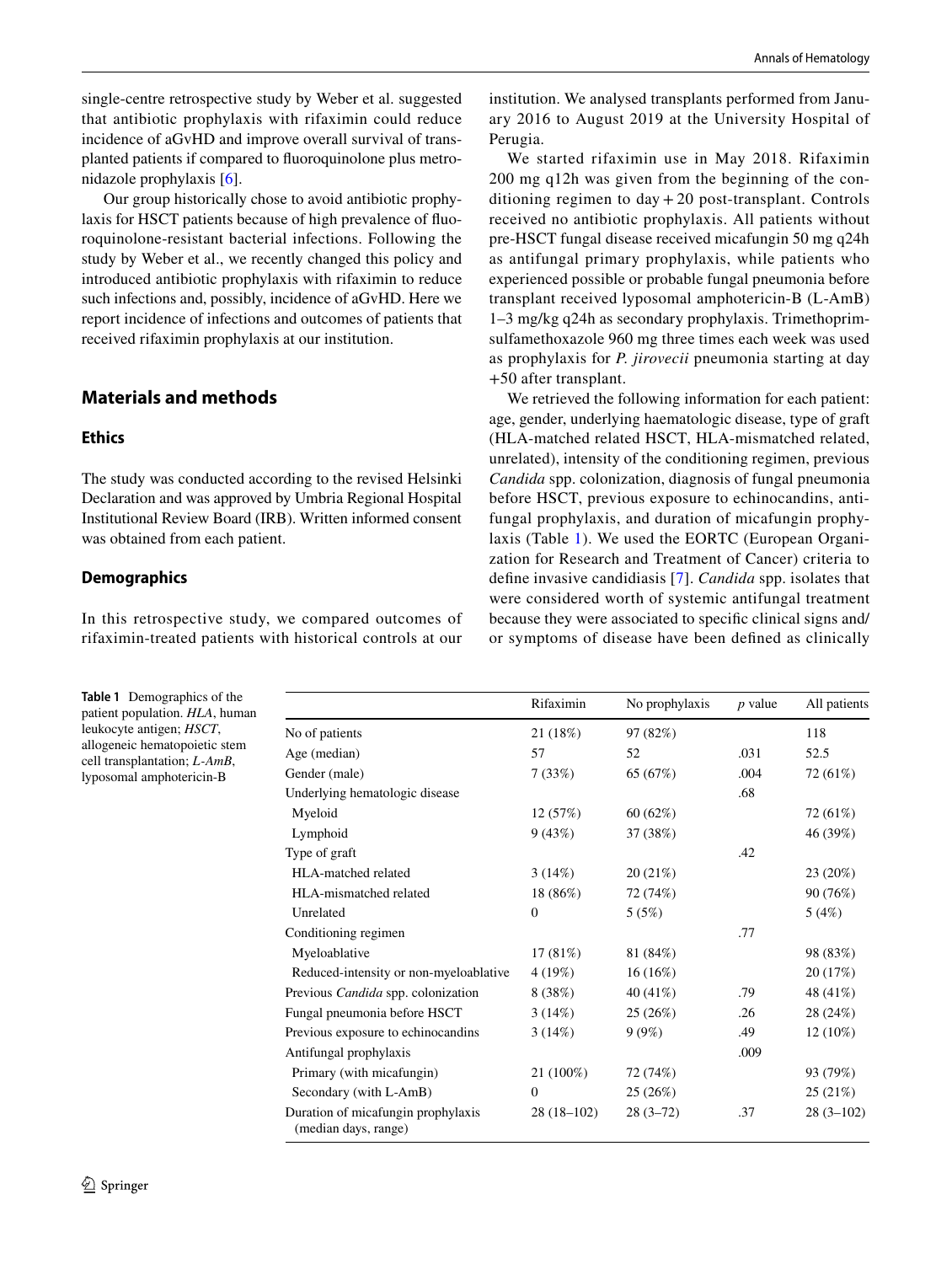relevant *Candida* spp. infections and were included in the analysis.

## **Statistical analysis**

Demographics and prognostic variables were compared using the  $\chi^2$  test for categorical variables, and the Student t test or Mann–Whitney test for continuous variables. The Kaplan–Meier method evaluated overall and disease-free survival. A log-rank test assessed rifaximin impact on survival. Cumulative incidence (CI) estimates were used for relapse and non-relapse mortality (NRM) because they were considered competing risks. CI of aGvHD or *Candida* infections was calculated using death from any cause as competing risk. Gray test compared impact of rifaximin on univariate competing risk outcomes. Multivariate analyses assessed the impact of rifaximin on incidence of clinically relevant *Candida* spp. infections. Diferent demographic features (Table [1\)](#page-1-0) were included as variables using a Cox regression model in a conditional forward stepwise fashion to identify factors with a significant impact on outcomes. All p values were 2-sided and considered significant at  $p < 0.05$ .

### **Results**

We retrieved data from 118 consecutive transplants. Twentyone received rifaximin, while 97 received no antibiotic prophylaxis. Engraftment occurred in all, but in six patients (1 received rifaximin, 5 no antibiotic prophylaxis,  $p = not$ ) signifcant, NS). Patients were well-matched for underlying hematologic disease, type of graft, intensity of the conditioning regimen, previous *Candida* spp. colonization, diagnosis of fungal pneumonia before HSCT, previous exposure to echinocandins, and duration of micafungin prophylaxis. Patients who received rifaximin were slightly older than patients in the control group, and female/male ratio was slightly higher. None of the 21 patients who received rifaximin was treated with L-AmB as antifungal prophylaxis, while L-AmB was used as secondary antifungal prophylaxis in 25 control transplants. Patient characteristics are detailed in Table [1.](#page-1-0)

Incidences of neutropenic fever (100% in rifaximintreated patients vs  $96\%$  in control patients,  $p = NS$ ), documented sepsis (25% vs 33%,  $p = NS$ ), and use of carbapenems (80% vs 75%,  $p = NS$ ) were similar between rifaximin-treated patients and historical controls (Table [2](#page-2-0)). Also, aGvHD occurred with a similar incidence between the two groups (CI in rifaximin-treated patients:  $35\%$  [ $\pm$  1.22%]; CI in control patients:  $35\%$  [ $\pm 0.25\%$ ], p=NS) (supplementary Fig. 1). Surprisingly, we found clinically relevant *Candida* spp. infections (5 patients vs 1, 25%  $[\pm 0.99\%]$  vs 1%

<span id="page-2-0"></span>**Table 2** Outcomes of transplanted patients according to the use of rifaximin prophylaxis. Percentage of events is calculated on the total of engrafted patients. *HSCT*, allogeneic hematopoietic stem cell transplantation; *CMV*, Cytomegalovirus; *EBV*, Epstein-Barr virus; *GvHD*, graft versus host disease

|                                  | Rifaximin      | No prophylaxis | $p$ value | All patients  |
|----------------------------------|----------------|----------------|-----------|---------------|
| Engraftment                      | 20/21 (95%)    | 92/97 (95%)    | .94       | 112/118 (95%) |
| Neutropenic fever                | 20 (100%)      | 88 (96%)       | .34       | 108 (96%)     |
| Documented sepses                | 5(25%)         | 30 (33%)       | .51       | 35 (31%)      |
| <b>Bacterial</b> isolate         |                |                |           |               |
| Escherichia coli                 | $2(40\%)$      | 16(53%)        | .41       | $18(51\%)$    |
| Enterococcus fecium and faecalis | $\overline{0}$ | 2(6%)          | .51       | 2(6%)         |
| Other gram positive              | $2(40\%)$      | 10(33%)        | .91       | 12(34%)       |
| Other gram negative              | $1(20\%)$      | 2(6%)          | .48       | 3(9%)         |
| Use of carbapenems               | $16(80\%)$     | 69 (75%)       | .64       | 85 (76%)      |
| Fungal infections post HSCT      |                |                |           |               |
| Clinically relevant candidiasis  | 5(25%)         | 1(1%)          | $-.0001$  | 6(5%)         |
| Invasive candidiasis             | 3(15%)         | $0(0\%)$       | .0002     | 3(3%)         |
| Other                            | $6(30\%)$      | 40 (43%)       | .27       | 46 (41%)      |
| Viral reactivations              |                |                |           |               |
| <b>CMV</b>                       | 11(55%)        | 54 (59%)       | .76       | 65 (58%)      |
| <b>EBV</b>                       | 5(25%)         | 33 (36%)       | .35       | 38 (34%)      |
| <b>Acute GvHD</b>                |                |                |           |               |
| Grade II-IV                      | 7(35%)         | 32 (35%)       | .98       | 39 (35%)      |
| Grade III-IV                     | $4(20\%)$      | 21 (23%)       | .78       | 25 (22%)      |
| Steroid refractory               | 3(15%)         | 19 (21%)       | .42       | 22 (20%)      |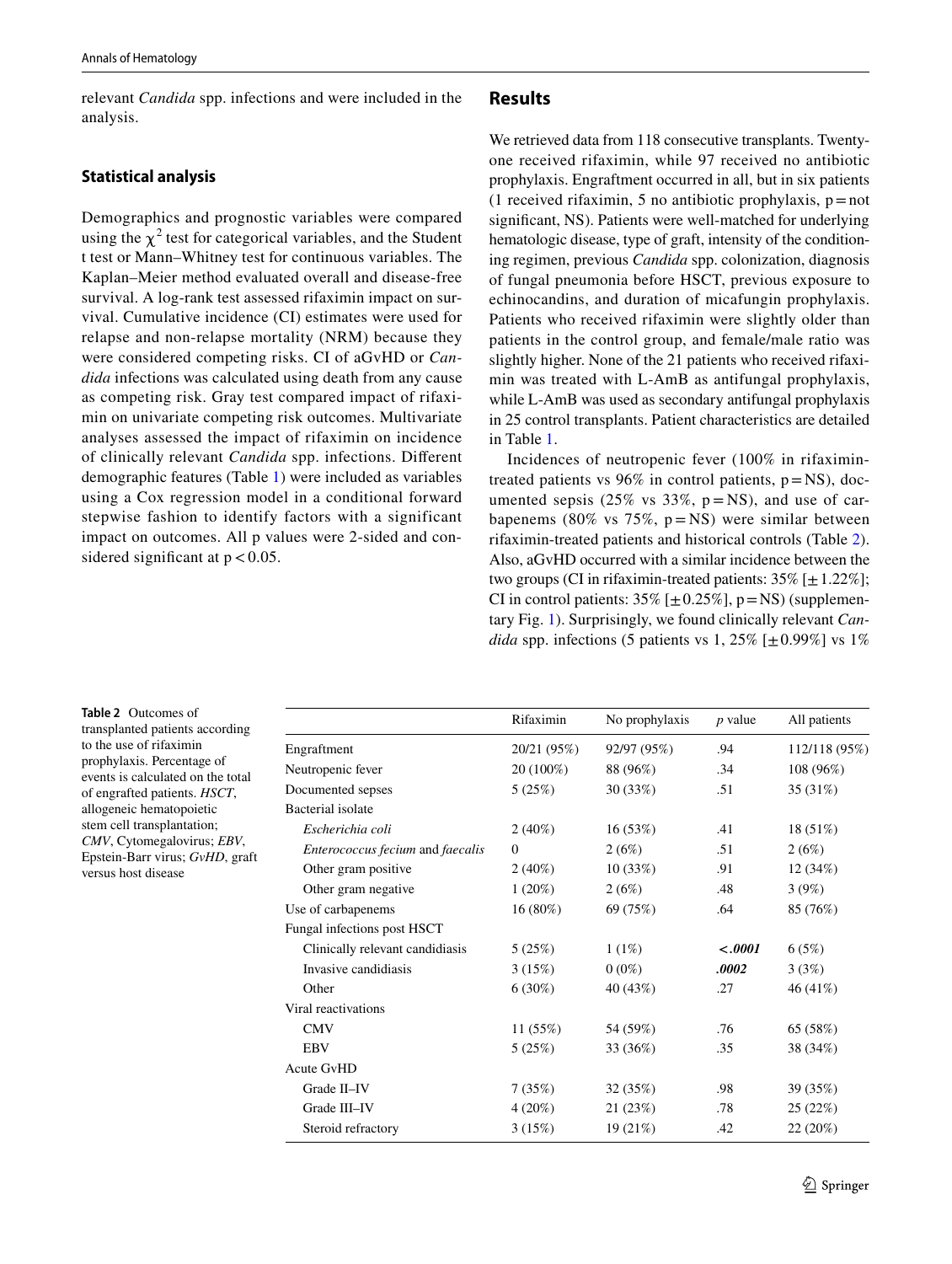$[\pm 0.01\%]$  $[\pm 0.01\%]$  $[\pm 0.01\%]$ , p < 0.0001) (Fig. 1) and invasive candidiases (3) vs 0, 15%  $[\pm 0.67\%]$  vs 0%  $[\pm 0\%]$ , p=0.0002) (supplementary Fig. 2) were more frequent in rifaximin-treated patients. Incidences of other fungal infections and viral (Cytomegalovirus, CMV and Epstein-Barr virus, EBV) reactivations did not difer in rifaximin-treated patients and controls (other fungal infections:  $30\%$  vs  $43\%$ ,  $p = NS$ ; CMV:  $55\%$  vs  $59\%$ ,  $p = NS$ ; EBV: 25% vs 36%,  $p = NS$ ). Three of the 5 rifaximin-treated patients with *Candida* spp. infection experienced life-threatening invasive candidiasis (3 candidaemias, 2 of which by *C. krusei*, 1 by *C. orthopsilosis*). Details about *Candida* spp. isolates are reported in supplementary table 1. All *Candida* infections happened early after transplant (medium time 26 days, range 5–91). Multivariate analysis confrmed rifaximin was the only factor that increased the risk of *Candida* spp. infection as such risk was not dependent upon age, gender, underlying hematologic disease, type of graft, intensity of the conditioning regimen, and previous *Candida* spp. colonization (supplementary table 2). To assess whether antifungal prophylaxis had an impact on *Candida* spp. infections, patients that received secondary prophylaxis with L-Amb were excluded from the analysis as none of them was treated with rifaximin. Rifaximin prophylaxis was confrmed as the only risk factor for the development of invasive candidiasis and clinically relevant *Candida* spp. infection (supplementary Fig. 3).

L-AmB was chosen for the treatment of micafunginresistant *Candida* infections in 5 of the 6 patients, while voriconazole was used to treat one of them. All the patients resolved the *Candida* spp. infections. *Candida* infections did not impact on disease-free survival (55% in rifaximintreated patients vs 57% in patients that received no antibiotic prophylaxis,  $p=NS$ ) (supplementary Fig. 4) and overall survival (60% vs 61%, p=NS) (supplementary Fig. 5) probably because of the low number of rifaximin-treated patients. In fact, the increase of clinically relevant *Candida* infections forced us to halt rifaximin use.

## **Discussion**

The present study shows rifaximin prophylaxis could favour *Candida* spp. infections in patients who undergo allogeneic HSCT and are treated with echinocandin-based antifungal prophylaxis. The low number of patients that were treated with rifaximin prophylaxis at our institution



<span id="page-3-0"></span>**Fig. 1** Cumulative incidence of clinically relevant *Candida* spp. infections. Incidence of clinically relevant *Candida* spp. infections was higher in rifaximin-treated patients (25%  $[\pm 0.99\%]$  vs 1%  $[\pm 0.01\%]$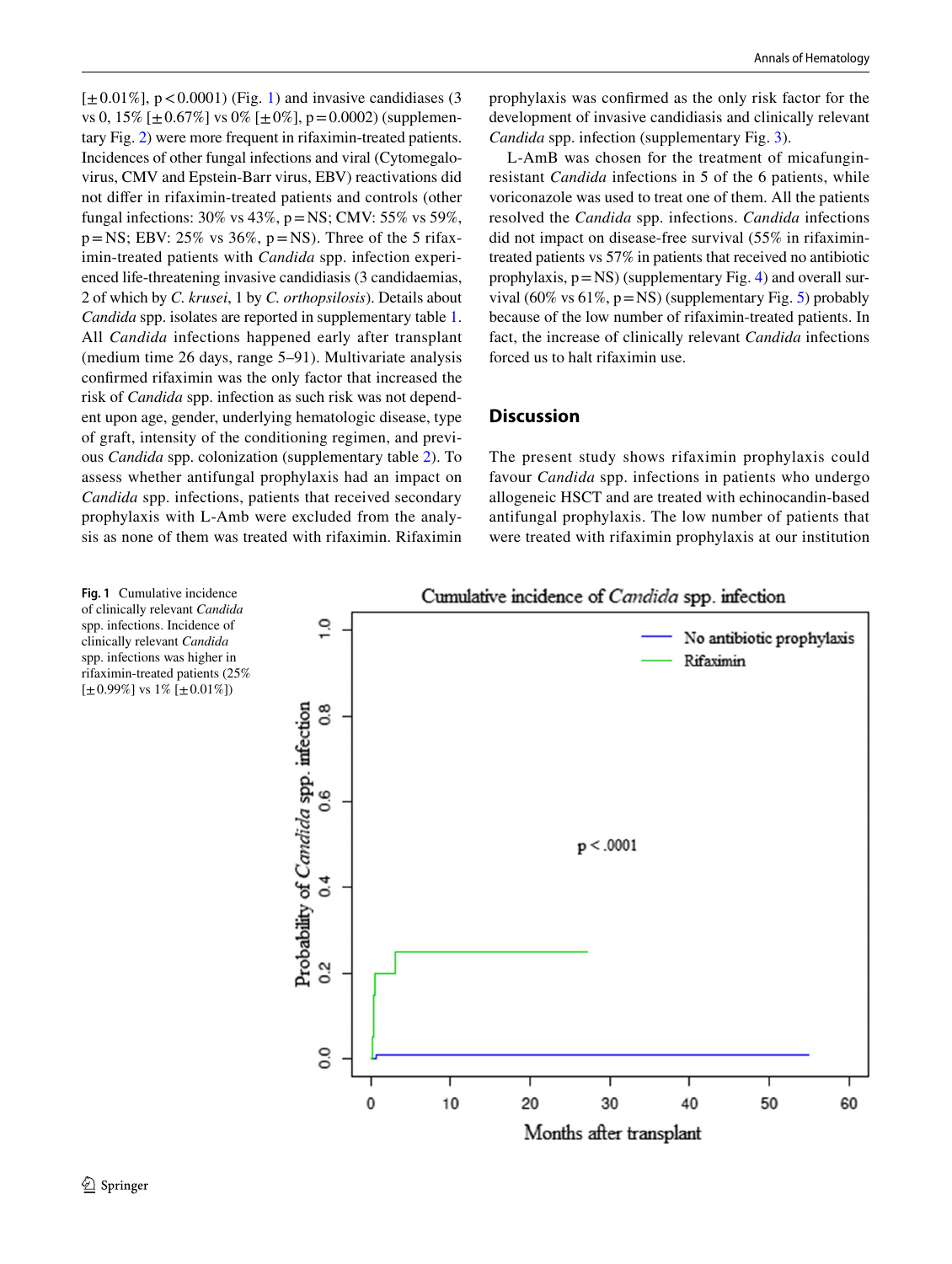does not allow us to evaluate its efficacy in preventing bacterial infections and, consequently, its possible impact on incidence of aGvHD. Nevertheless, the rise of *Candida* spp. infections in this small subset of patients and the clinical impact of such complications urged us to quickly modify our anti-infective prophylactic strategies in allogeneic HSCT recipients. The present report underlines the clinical need to adjust anti-infective prophylaxes to local epidemiology taking into account drug interactions and concomitant efects on microbiome. Moreover, the present study demonstrates the clinical relevance of fungal dysbiosis in the context of HSCT and urges the scientifc community to explore the impact of fungal microbiota on HSCT outcomes. In this retrospective study, we could not investigate whether rifaximin impacted on microbiome diversity. However, despite that the rate of bacterial (e.g. *E. coli* and enterococci) infections did not difer between rifaximin-treated patients and controls, it is likely that rifaximin played a relevant role in modifying environmental factors that favoured this *Candida* outbreak in echinocandin-treated patients. Indeed, we did not observe further *Candida* spp. infections after rifaximin use was suspended in patients that received the same micafungin prophylaxis regimen.

In fact, all the 6 *Candida* spp. infections occurred in patients that were receiving prophylactic micafungin. Development of echinocandin resistance in *Candida* spp. infection is a rare phenomenon. It is probably favoured by prolonged echinocandin exposure and bioflm formation which determines poor drug penetration and consequently strong selective pressure  $[8, 9]$  $[8, 9]$  $[8, 9]$ . The mechanism of acquired resistance to echinocandin therapy involves genetic mutations in specifc hot spot regions of *fks* target genes, and it is usually associated with an increase in echinocandin minimum inhibitory concentration (MIC) in vitro [[8](#page-5-7)]. Echinocandin MIC elevation, response to echinocandin in vivo, and clinical outcomes may be diferent according to the type of *fks1* mutation [\[10](#page-5-9)]. Thus, we analysed the genotype of the two *C. krusei* isolates and we found that both presented the L701M mutation in the *fks1* gene. While other *fks1* mutations are clearly associated to echinocandin resistance, the role of L701M mutation is still unclear. This mutation has been previously identifed in association with elevated caspofungin MIC if coupled to other mutations with an ascertained role in echinocandin resistance [\[11](#page-5-10), [12](#page-5-11)]. On the other hand, L701M mutation alone may not have an impact on MIC values [[13\]](#page-5-12). In fact, all our isolates were sensitive to echinocandins at the antifungal susceptibility testing while they showed resistance to prophylactic doses of micafungin in vivo. Thus, it is possible that L701M mutation may favour in vivo resistance to relatively low dose echinocandin regimens, at least in *Candida krusei* infections. Weber et al. did not specify the antifungal prophylaxis used and did not report the rate of Candida

infections in their study [[6](#page-5-5)]. Indeed, safety of rifaximin in HSCT recipients needs to be explored when coupled with antifungal prophylaxis other than micafungin.

In conclusion, despite that our study retrieved data from a relatively low number of patients with a possible bias due to local epidemiology and to a specifc strategy in antimicrobial prophylaxis and treatment, it shows prophylactic use of rifaximin in HSCT patients may result in an increase of *Candida* spp. infections. Further and wider studies are required to investigate the role of rifaximin in the modulation of microbiota diversity, the development of bacterial and *Candida* infections, and its fnal efect on patients undergoing HSCT.

**Supplementary Information** The online version contains supplementary material available at<https://doi.org/10.1007/s00277-021-04569-x>.

**Acknowledgements** We thank Comitato per la Vita Daniele Chianelli for its constant support to transplanted patients, Associazione Italiana per la Ricerca sul Cancro for the support to research in hematopoietic stem cell transplantation, and all the residents and nurses.

**Author contribution** FM provided clinical care and wrote the manuscript; AM and MM analysed data; SB, MG, ST, GC, MP, LR, AT, and AC provided clinical care and reviewed the manuscript; APr, AMT, and LP performed microbiological analysis and reviewed the manuscript; BF provided overall guidance; AV provided clinical care and overall guidance; APi provided clinical care and guidance, and wrote the manuscript.

**Funding** Open access funding provided by Università degli Studi di Perugia within the CRUI-CARE Agreement. AP is supported by Associazione Italiana per la Ricerca sul Cancro (AIRC), Start-Up grant N.20456.

**Data availability** The authors will provide data after verifed and detailed institutional request by professional members. Data will be available starting 3 months within 1 year from the date of publication. Request needs to be made to antonio.pierini@unipg.it.

**Code availability** Not applicable.

#### **Declarations**

**Ethics approval** The study was conducted according to the revised Helsinki Declaration and was approved by Umbria Regional Hospital Institutional Review Board (IRB).

**Consent to participate** Written informed consent was obtained from each patient.

**Consent for publication** Written informed consent was obtained from each patient.

**Conflict of interest** The authors declare no competing interests.

**Open Access** This article is licensed under a Creative Commons Attribution 4.0 International License, which permits use, sharing, adaptation, distribution and reproduction in any medium or format, as long as you give appropriate credit to the original author(s) and the source,